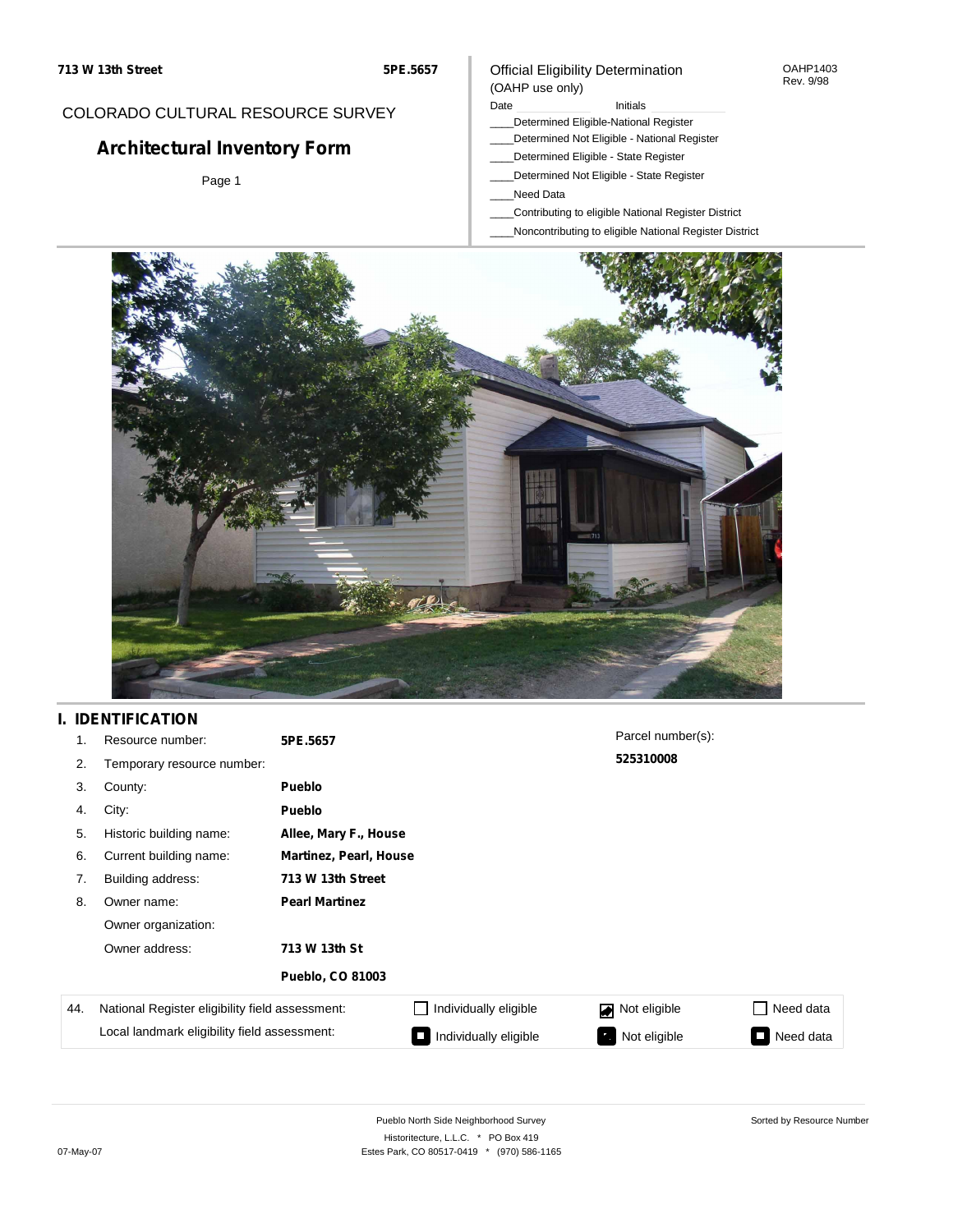Sorted by Resource Number

### **Architectural Inventory Form**

Page 2

### **II. GEOGRAPHIC INFORMATION**

| 9.  | P.M.                                          | 6th |     |    |     | Township:               |       | <b>20S</b> |    |           |           | Range:            | 65W |         |
|-----|-----------------------------------------------|-----|-----|----|-----|-------------------------|-------|------------|----|-----------|-----------|-------------------|-----|---------|
|     | <b>SW</b>                                     |     | 1/4 | of | NE. | 1/4                     | of NE | 1/4        | of | <b>SW</b> | 1/4       | of Section        |     | 25      |
|     | 10. UTM reference zone:                       |     |     |    | 13  |                         |       |            |    |           |           |                   |     |         |
|     | Easting:                                      |     |     |    |     | 533549                  |       |            |    |           | Northing: |                   |     | 4236640 |
| 11. | USGS quad name:                               |     |     |    |     | <b>Northeast Pueblo</b> |       |            |    |           | Scale:    |                   |     | 7.5     |
|     | Year:<br>1961 (Photorevised 1970 and<br>1974) |     |     |    |     |                         |       |            |    |           |           |                   |     |         |
| 12. | $Lot(s)$ :                                    |     |     |    |     | Lot 11; Block 3         |       |            |    |           |           |                   |     |         |
|     | Addition:                                     |     |     |    |     | <b>Craig's Addition</b> |       |            |    |           |           | Year of addition: |     | 1871    |

13. Boundary description and justification:

The boundary, as described above, contains but does not exceed the land historically associated with this property.

П Metes and bounds exist:

### **III. ARCHITECTURAL DESCRIPTION**

| 14. | Building plan (footprint, shape):    | L-Shaped Plan                        |                       |
|-----|--------------------------------------|--------------------------------------|-----------------------|
|     | Other building plan descriptions:    |                                      |                       |
| 15. | Dimensions in feet (length x width): | 1,129 square feet                    |                       |
| 16. | Number of stories:                   | 1                                    |                       |
| 17. | Primary external wall material(s):   | <b>Synthetics/Vinyl</b>              | Other wall materials: |
|     |                                      |                                      |                       |
| 18. | Roof configuration:                  | <b>Hipped Roof/Cross Hipped Roof</b> |                       |
|     | Other roof configurations:           |                                      |                       |
| 19. | Primary external roof material:      | <b>Asphalt Roof/Composition Roof</b> |                       |
|     | Other roof materials:                |                                      |                       |
| 20. | Special features:                    | Fence                                |                       |
|     |                                      | Chimney                              |                       |
|     |                                      | Porch                                |                       |
|     |                                      | <b>Roof Treatment/Flared Eave</b>    |                       |

21. General architectural description:

Oriented to the south, this house appears to rest on a sandstone foundation, almost entirely concealed behind a concrete stucco or white, horizontal vinyl siding. This same siding clads the exterior walls. Windows are generally 1-beside-1-light, sliding-sash, with aluminum frames. A hipped-roof porch spans most of the inside (southeast-facing) corner of the house. This porch has a vinyl-siding-clad kneewall. Resting on the kneewall are black-painted, square porch supports. Wire-mesh screens span between the kneewall and porch soffit. A pair of sandstone steps approach the porch on its south end and two concrete steps approach the north end of the porch's east elevation. Both of these porch entrances are protected only by storm doors. The principal doorway opens in the east face of the inside corner, near the corner itself. It hosts a single-light, wood slab door, with diamond-shaped glazing. Another doorway opens near the east end of the rear (north) elevation. It hosts a 6-panel, white, metal door, opening behind a white, aluminum-frame storm door. This door provides access to an uncovered, concrete patio. Dark-gray asphalt shingles cover the cross-hipped roof, and black-painted wood fascia and soffit box the flared eaves. A brick **chimney, partially encased in concrete, protrudes near the junction of the roof ridges.**

22. Architectural style:

**No Style**

Pueblo North Side Neighborhood Survey Historitecture, L.L.C. \* PO Box 419 07-May-07 **Estes Park, CO 80517-0419** \* (970) 586-1165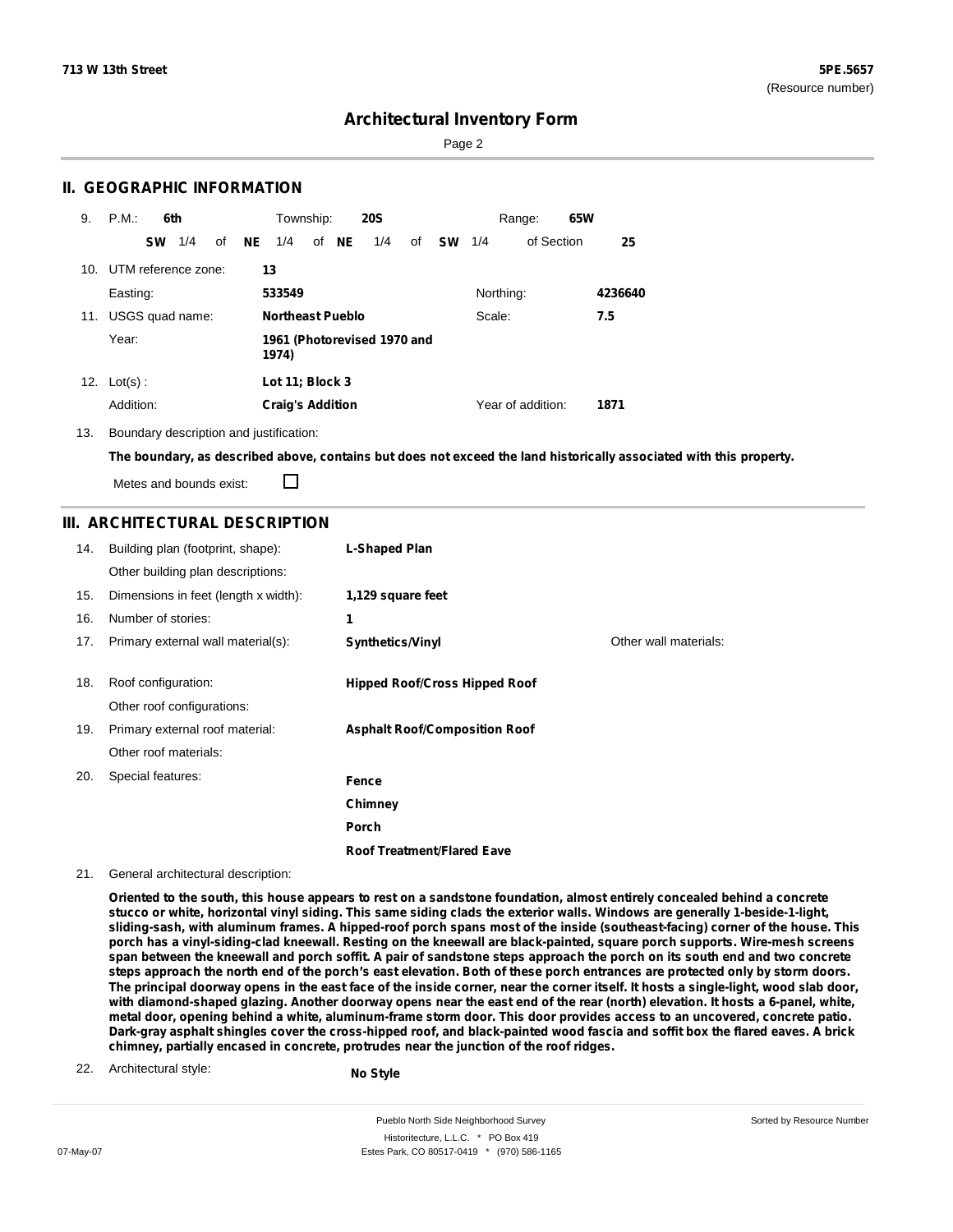Page 3

Other architectural styles:

Building type:

23. Landscape or special setting features:

This property is located on terrain sloping downward from north to south, with an elevation of around 4,700 feet above mean sea level. The neighborhood features modest, one- and two-story houses and commercial buildings. Setbacks from West 13th Street, the busy, principal east-west thoroughfare through this area, are generally the same on this block. This property is situated on the north side of West 13th Street, between 711 West 13th Street to the east and 715 West 13th Street to the west. Gravel covers the strip separating the sidewalk from the street; a low, stucco-covered wall flanks the north side of the sidewalk. A planted-grass yard, with mature landscaping, covers the yard. Connecting West 13th Street to a canvas carport east of the house is a concrete, 2-track driveway. A combination of wood picket and wood privacy fences surrounds the backyard.

24. Associated buildings, features or objects:

1 : Type: **Garage** Describe: **A single car garage is located on the northeast corner of the property. Oriented to the south, the building appears to lack a formal foundation. Red, faux-brick sheets of asphalt clad the exterior walls. The former garage opening, dominating the front (south) elevation, appears to have been boarded shut with brown-painted sheets of plywood. Grey asphalt shingles cover the side-gabled roof.**

#### **IV. ARCHITECTURAL HISTORY**

| 25. | Date of Construction:  | Estimate:     | 1900                             | Actual:                                                                                       |
|-----|------------------------|---------------|----------------------------------|-----------------------------------------------------------------------------------------------|
|     | Source of Information: |               | Co, consulted 1886 through 2003. | Pueblo City Directory. Pueblo, Co.; Salt Lake City; Kansas City, Mo.; and others: R.L. Polk & |
| 26. | Architect:             | unknown       |                                  |                                                                                               |
|     | Source of information: |               |                                  |                                                                                               |
| 27. | Builder:               | unknown       |                                  |                                                                                               |
|     | Source of information: |               |                                  |                                                                                               |
| 28. | Original Owner:        | Mary F. Allee |                                  |                                                                                               |
|     | Source of information: | 11.           |                                  | U.S. Census of 1900. Precinct 3, Pueblo, Pueblo County, Colorado. Series T623, roll 128, p.   |

29. Construction history:

According to Pueblo County Tax Assessor records, this building was constructed in 1900. Sanborn maps and city directories corroborate a circa 1900 date of construction. A large addition was constructed to the north end of the east elevation of this former Classic Cottage sometime between 1904 and 1952. The vinyl wall cladding, replaced windows, and screened in porch all **are more recent modifications (after 1990 or so).**

30. Location: **original** Date of move(s):

### **V. HISTORICAL ASSOCIATIONS**

|     | 31. Original use(s): | <b>Single Dwelling</b> |
|-----|----------------------|------------------------|
| 32. | Intermediate use(s): | <b>Single Dwelling</b> |
| 33. | Current use(s):      | <b>Single Dwelling</b> |

- **Residence** Site type(s): 34.
- 35. Historical background:

The first owner and resident of this house, constructed around 1900, was Mary F. Allee (male), a locomotive engineer. He was born in Missouri in November 1859. He married his wife, Mary E. Allee, around 1886. She was born in Ohio in March 1864. Mary E. Allee appears to have died shortly after 1900. Mary F. remained here, working as a seamstress, until about 1910, eventually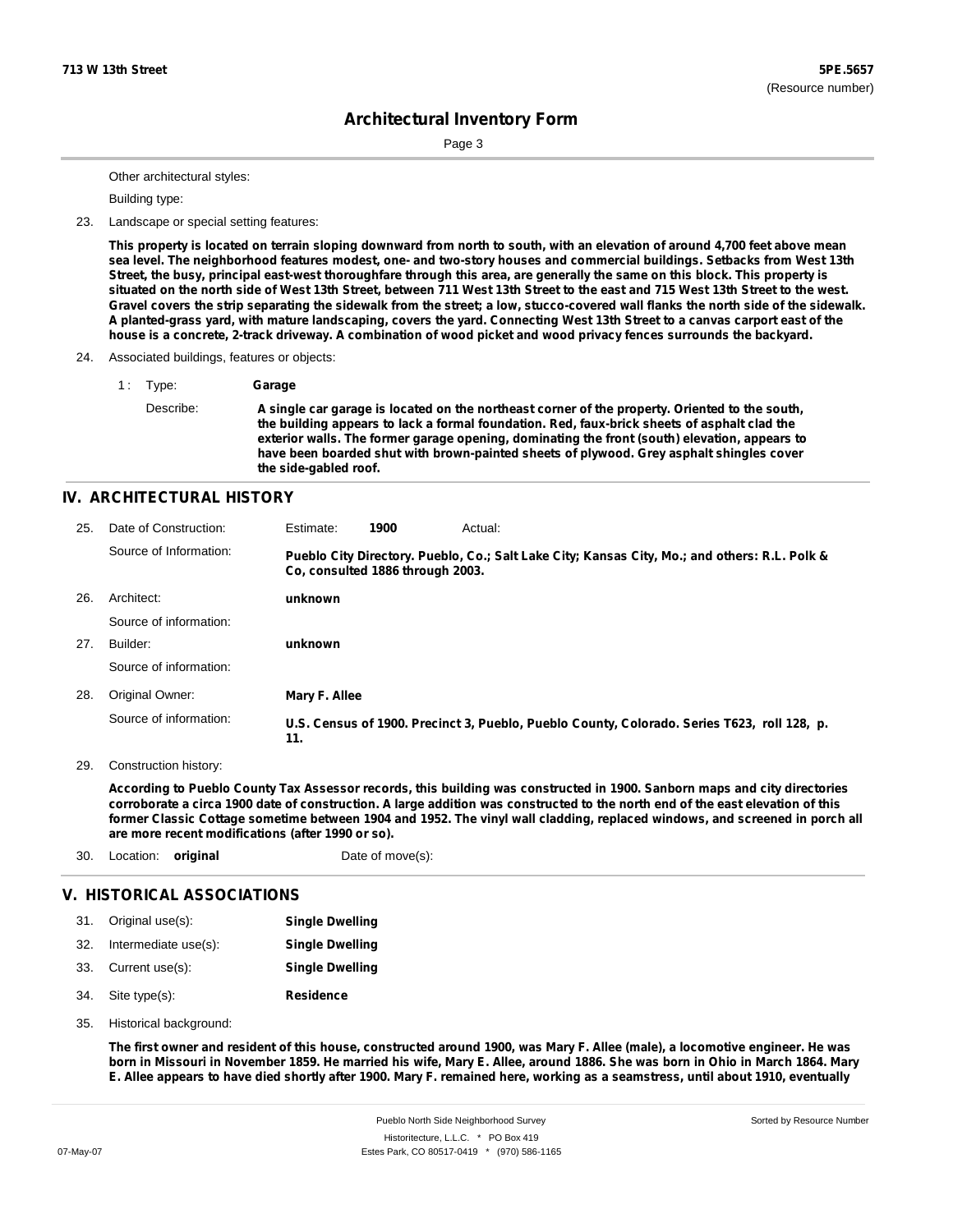Page 4

**moving to 519 West 24th Street. She died in December 1927.**

In 1914, the resident was H.J. Stoffel. Edward Jesse lived here around 1919, followed by R.A. Hazel in 1925. In 1920, the resident **was William G. Young, a conductor for the Denver & Rio Grande Western Railroad.**

David Craig purchased this property around 1940 and resided here until his death over a decade later. Craig came to Pueblo in 1932. With his wife, Mary Haddow Craig, David Craig had four children: John Craig, Robert Craig, Janet Lynch, and David Craig. The elder David Craig died in October 1952. Mary remained here until her own death, in November 1956.

Jack Montez and Jeanette Ybarra purchased this property in 1979, eventually transferring it to Pearl Martinez, the current owner **and resident, in 1986.**

36. Sources of information:

**Pueblo County Office of Tax Assessor. Property information card [internet].**

**Pueblo City Directory. Pueblo, Co.; Salt Lake City; Kansas City, Mo.; and others: R.L. Polk & Co, consulted 1886 through 2003.**

**"Mrs. Mary E. Allee" [obituary]. Pueblo Chieftain, 17 December 1927, p. 7.**

**"Young (William G.)" [obituary]. Pueblo Chieftain, 16 November 1965, p. 7A.**

**"Craig (David)" [obituary]. Pueblo Chieftain, 27 October 1952, p. 9.**

**"Craig (Mary Haddow)" [obituary]. Pueblo Chieftain, 23 November 1956, p. 24.**

**U.S. Census of 1900. Precinct 3, Pueblo, Pueblo County, Colorado. Series T623, roll 128, p. 11.**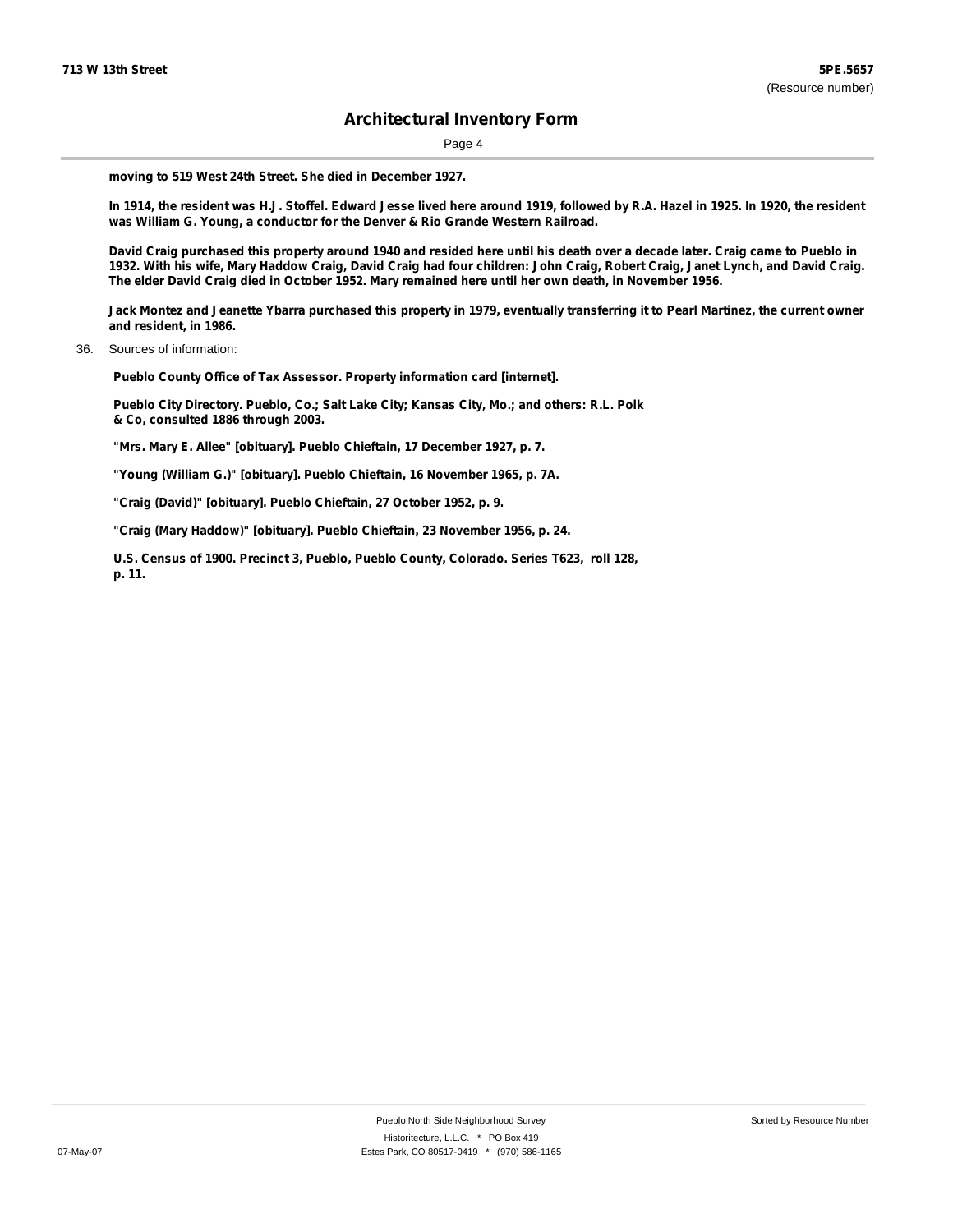۰

Sorted by Resource Number

# **Architectural Inventory Form**

Page 5

|                  |                                                                                        | <b>VI. SIGNIFICANCE</b>                  |                                                                                                                                                                              |  |  |  |  |  |
|------------------|----------------------------------------------------------------------------------------|------------------------------------------|------------------------------------------------------------------------------------------------------------------------------------------------------------------------------|--|--|--|--|--|
| 37.              |                                                                                        | Local landmark designation:              | Yes $\Box$<br>No.<br>$\mathcal{F}_\alpha$                                                                                                                                    |  |  |  |  |  |
|                  | Designation authority:                                                                 |                                          |                                                                                                                                                                              |  |  |  |  |  |
|                  |                                                                                        | Date of designation:                     |                                                                                                                                                                              |  |  |  |  |  |
| 38.              |                                                                                        | Applicable National Register criteria:   |                                                                                                                                                                              |  |  |  |  |  |
|                  |                                                                                        |                                          |                                                                                                                                                                              |  |  |  |  |  |
|                  | H<br>$\Box$                                                                            |                                          | A. Associated with events that have made a significant contribution to the broad pattern of our history.<br>B. Associated with the lives of persons significant in our past. |  |  |  |  |  |
|                  | П                                                                                      |                                          | C. Embodies the distinctive characteristics of a type, period, or method of construction, or represents the work                                                             |  |  |  |  |  |
|                  |                                                                                        |                                          | of a master, or that possess high artistic values, or represents a significant and distinguished entity whose<br>components may lack individual distinction.                 |  |  |  |  |  |
|                  |                                                                                        |                                          | D. Has yielded, or may be likely to yield, information important in history or prehistory.                                                                                   |  |  |  |  |  |
|                  | $\blacksquare$                                                                         |                                          | Qualifies under Criteria Considerations A through G (see manual).                                                                                                            |  |  |  |  |  |
|                  | ਵ                                                                                      |                                          | Does not meet any of the above National Register criteria.                                                                                                                   |  |  |  |  |  |
|                  |                                                                                        | <b>Pueblo Standards for Designation:</b> |                                                                                                                                                                              |  |  |  |  |  |
|                  |                                                                                        | 1a. History                              |                                                                                                                                                                              |  |  |  |  |  |
|                  | $\mathbf{r}_\perp$                                                                     |                                          | Have direct association with the historical development of the city, state, or nation; or                                                                                    |  |  |  |  |  |
|                  |                                                                                        | <u>1b. History</u>                       |                                                                                                                                                                              |  |  |  |  |  |
|                  | $\Box$                                                                                 |                                          | Be the site of a significant historic event; or                                                                                                                              |  |  |  |  |  |
|                  |                                                                                        | 1c. History                              |                                                                                                                                                                              |  |  |  |  |  |
|                  | $\Box$                                                                                 |                                          | Have direct and substantial association with a person or group of persons who had influence on society.                                                                      |  |  |  |  |  |
|                  |                                                                                        | 2a. Architecture                         |                                                                                                                                                                              |  |  |  |  |  |
|                  | $\Box$                                                                                 |                                          | Embody distinguishing characteristics of an architectural style or type; or                                                                                                  |  |  |  |  |  |
|                  |                                                                                        | 2b. Architecture                         |                                                                                                                                                                              |  |  |  |  |  |
|                  | $\overline{\phantom{a}}$                                                               |                                          | Be a significant example of the work of a recognized architect or master builder, or                                                                                         |  |  |  |  |  |
| 2c. Architecture |                                                                                        |                                          |                                                                                                                                                                              |  |  |  |  |  |
|                  | $\overline{\phantom{a}}$                                                               |                                          | Contain elements of architectural design, engineering, materials, craftsmanship, or artistic merit which represent a<br>significant or influential innovation;               |  |  |  |  |  |
|                  |                                                                                        | 2d. Architecture                         |                                                                                                                                                                              |  |  |  |  |  |
|                  | $\overline{\phantom{a}}$                                                               |                                          | Portray the environment of a group of people or physical development of an area of the city in an era of history<br>characterized by a distinctive architectural style.      |  |  |  |  |  |
|                  |                                                                                        | 3a. Geography                            |                                                                                                                                                                              |  |  |  |  |  |
|                  |                                                                                        |                                          | Have a prominent location or be an established, familiar, and orienting visual feature of the contemporary city, or                                                          |  |  |  |  |  |
|                  |                                                                                        | 3b. Geography                            |                                                                                                                                                                              |  |  |  |  |  |
|                  |                                                                                        | or rarity; or                            | Promote understanding and appreciation of Pueblo's environment by means of distinctive physical characteristics                                                              |  |  |  |  |  |
|                  |                                                                                        | 3c. Geography                            |                                                                                                                                                                              |  |  |  |  |  |
|                  | $\blacksquare$                                                                         |                                          | Make a special contribution to Pueblo's distinctive character.                                                                                                               |  |  |  |  |  |
|                  |                                                                                        | Not Applicable                           |                                                                                                                                                                              |  |  |  |  |  |
|                  | $\Box$                                                                                 |                                          | Does not meet any of the above Pueblo landmark criteria.                                                                                                                     |  |  |  |  |  |
| 39.              |                                                                                        | Area(s) of Significance:                 | <b>Not Applicable</b>                                                                                                                                                        |  |  |  |  |  |
| 40.              |                                                                                        | Period of Significance:                  | n/a                                                                                                                                                                          |  |  |  |  |  |
| 41.              | National:<br>Level of significance:<br>State<br>Local<br>$\overline{\phantom{a}}$<br>◨ |                                          |                                                                                                                                                                              |  |  |  |  |  |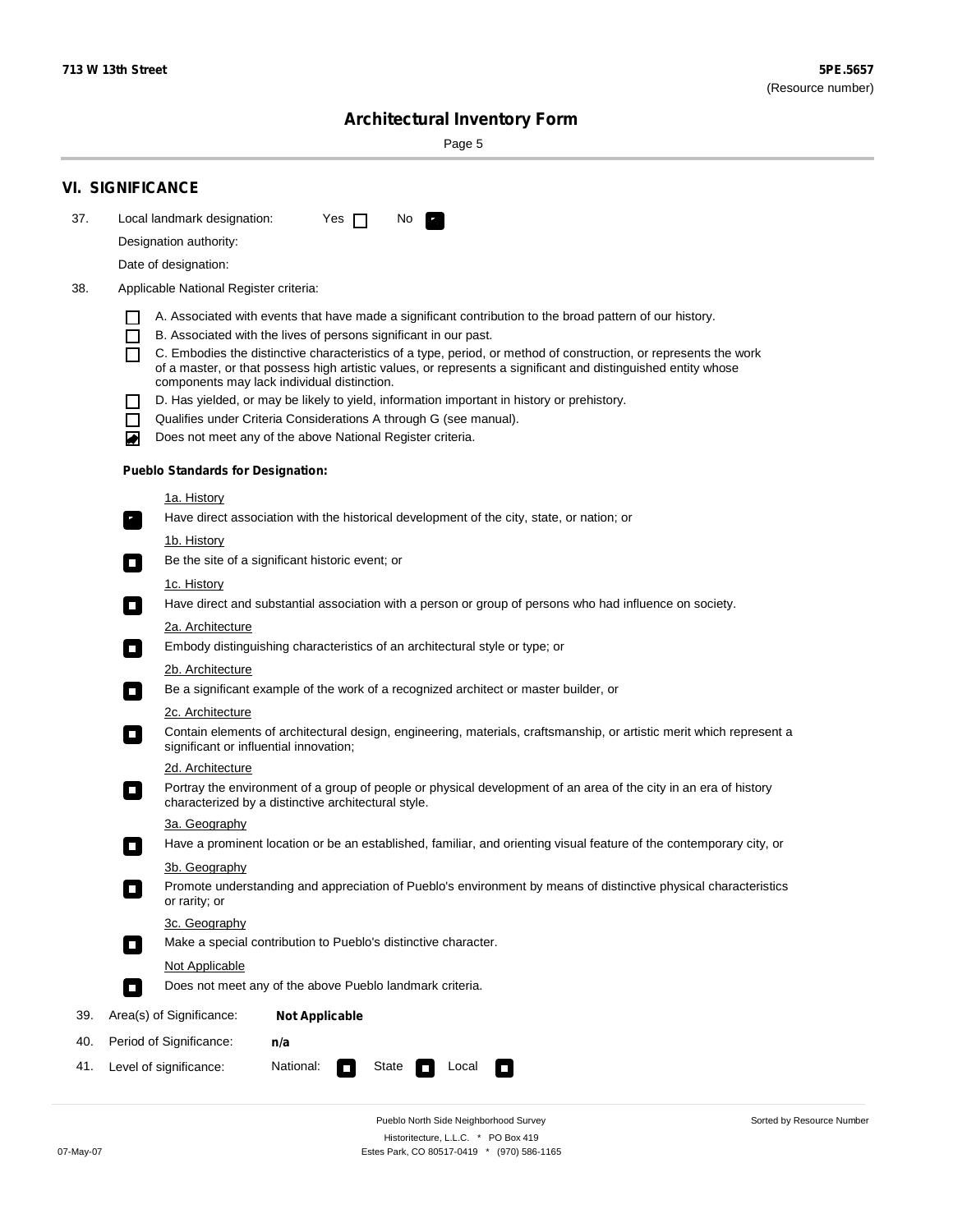Page 6

#### 42. Statement of significance:

This property is historically significant under Pueblo Local Landmark criterion 1A for its association with early 20th-century **development of Pueblo's North Side Neighborhood. However, the levels of architectural and historical significance,** combined with physical integrity, are not to the extent that this property would qualify for individual listing in the National Register of Historic Places, the Colorado State Register of Historic Properties, or as a City of Pueblo Landmark. It should not **be considered a contributing resource within any potential historic district.**

43. Assessment of historic physical integrity related to significance:

Constructed around, this house exhibits a low level of physical integrity relative to the seven aspects of integrity as defined by the National Park Service and the Colorado Historical Society: location, setting, design, materials, workmanship, feeling, and association. While the only notable addition occurred within the period of significance, more recent installation of wall cladding and replacement of windows have significantly impacted the integrity of this former Classic Cottage. The only character-defining features remaining intact are the flared eaves. This property does not retain sufficient physical integrity to **convey its architectural and historical significance.**

#### **VII. NATIONAL REGISTER ELIGIBILITY ASSESSMENT**



Yes Yes

 $\overline{\phantom{a}}$ m No

No  $\blacksquare$  N/A  $\blacksquare$ 

 $N/A$   $\blacksquare$ 

**cultural climates. As well, the neighborhood is distinctive because it appears to have evolved independently of the area's dominant industry, steel manufacturing.**

If there is National Register district potential, is this building contributing:

If the building is in existing National Register district, is it contributing: 46.

#### **VIII. RECORDING INFORMATION**

| 47. | Photograph numbers): | <b>CD-ROM Photo Disc: North Side Photos</b><br>File Name(s): 13thstw713                                                       |
|-----|----------------------|-------------------------------------------------------------------------------------------------------------------------------|
|     | Negatives filed at:  | <b>Special Collections</b><br><b>Robert Hoag Rawlings Public Library</b><br>100 East Abriendo Avenue<br>Pueblo, CO 81004-4290 |
| 48. | Report title:        | <b>Pueblo North Side Neighborhood Survey</b>                                                                                  |
| 49. | $Date(s)$ :          | 06/27/05                                                                                                                      |
| 50. | Recorder(s):         | <b>Adam Thomas</b>                                                                                                            |
| 51. | Organization:        | Historitecture, L.L.C.                                                                                                        |
| 52. | Address:             | <b>PO Box 419</b>                                                                                                             |
|     |                      | Estes Park, CO 80517-0419                                                                                                     |
| 53. | Phone number(s):     | (970) 586-1165                                                                                                                |
|     |                      |                                                                                                                               |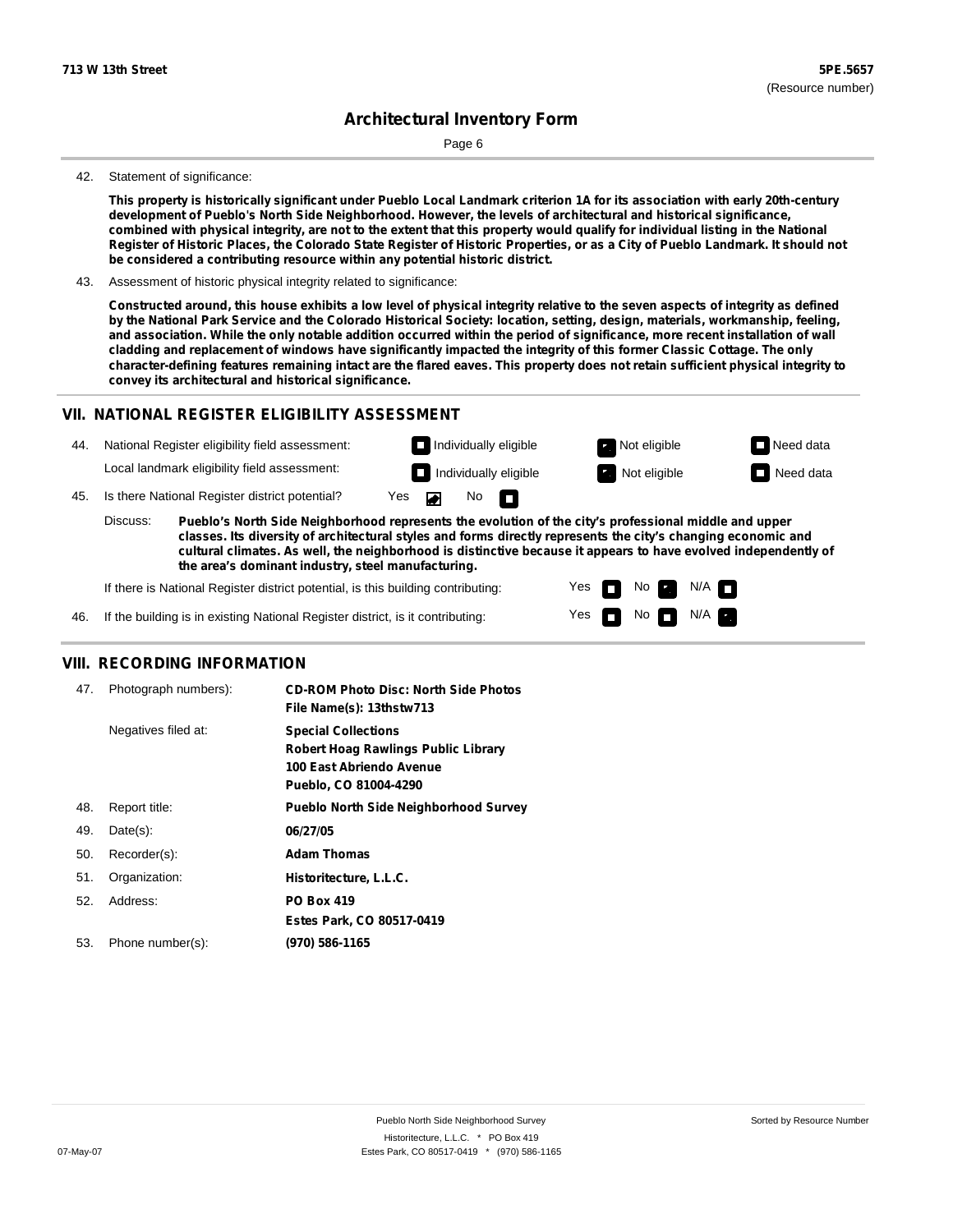Page 7